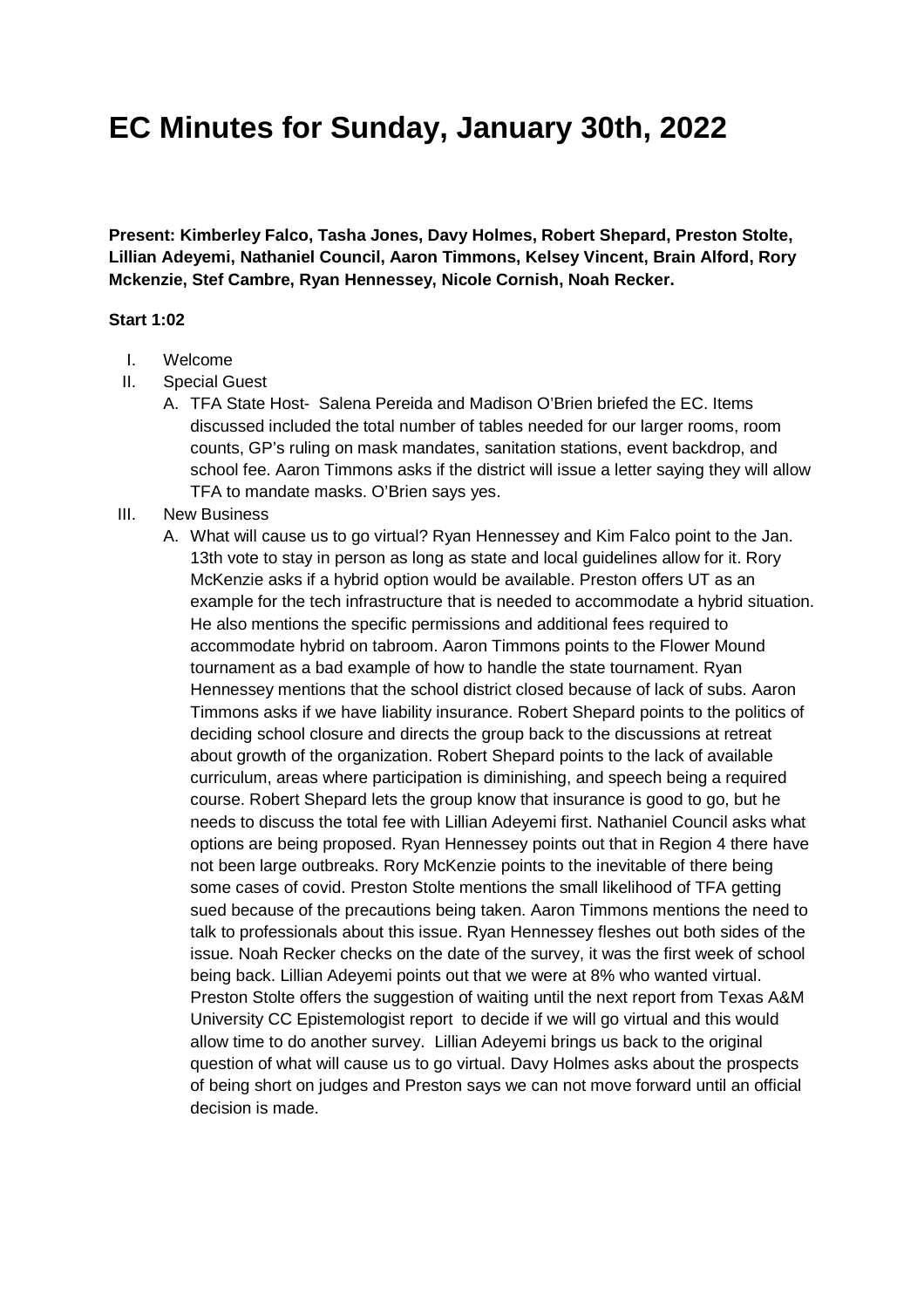## **EC Minutes for Sunday, January 30th, 2022**

- IV. Special Guest
	- A. TFA State Coordinator- Joe Uhler's hotel list is updated as of last week and he has noticed that some schools have been reluctant to book pending the EC vote. There have been 3 responses from colleges and universities interested in recruiting students for their programs. Uhler is still accepting leads on college and university programs who may be interested in setting up a table at TFA State. Kim Falco asks if the cost of balloons ect. are a cost the EC pays or the host school. Lillian Adeyemi and Joe Uhler mention that it is a bit of both. Decorations are coming from host school, but balloons are a special 50th anniversary item.
- V. New Business Continued
	- A. In person protocol- Lillian Adeyemi suggests we move to mandating masks. The group discusses how to handle schools or competitors who refuse to wear masks. Noah Recker asks what the stance will be in regards to masks while speaking. Preston Stolte points to the CDC which states 'being unmasked for 15 minutes or more'. Robert Shepard brings up the particles in the air that differ based on events. Kimberley Falco suggests the wording be 'masks can be worn while performing'. Stef Cambra points to the disadvantage of performing interp rounds with masks on. Ryan Hennessey clarifies that a student can step out during an IE round if they are not comfortable with a performer not wearing their mask. Aaron Timmons questions how spectating rounds will be handled. Lillian Adeyemi suggests allowing a certain number of guests in finals and socially distancing the room. Noah Recker motions to reconsider the decision to move to a virtual tournament. Rory McKenzie seconds the motion. Aaron Timmons asks for the best arguments for hosting in person. Kimberley Falco points to the survey results which indicate that over 90% of coaches want to have TFA State in person. Nathaniel Council speaks to the number of students who will back out if the tournament goes virtual. Ryan Hennessey speaks to the Region 4 tournaments that have been held in person and the decisions made by the coaches, students, parents, and superintendents to still attend those tournaments. All in favor of the reconsideration: Rory McKenzie, Noah Recker, Preston Stolte, Lillian Adeyemi, Tasha Jones. All opposed: Kim Falco, Davy Holmes, Ryan Hennessey, Nathaniel Council. Motion passes. Davy Holmes asks how many times TFA has been sued and what the outcomes of those lawsuits were. Robert Shepard and Aaron Timmons say there have been 3 times. Davy Holmes clarifies that all were dropped. Preston Stolte mentions not wanting to make decisions in the rush of an EC meeting. Tasha Jones asks for a lawyer to be present to answer the unanswerable questions. Lillian Adeyemi is working to get a meeting option this coming week with a lawyer. Nathaniel Council moves to previous question. There is no second. Preston Stolte motions to table the motion until a rescheduled meeting this week. Tasha Jones seconds. All in favor: Noah Recker, Kim Falco, Ryan Hennessey, Preston